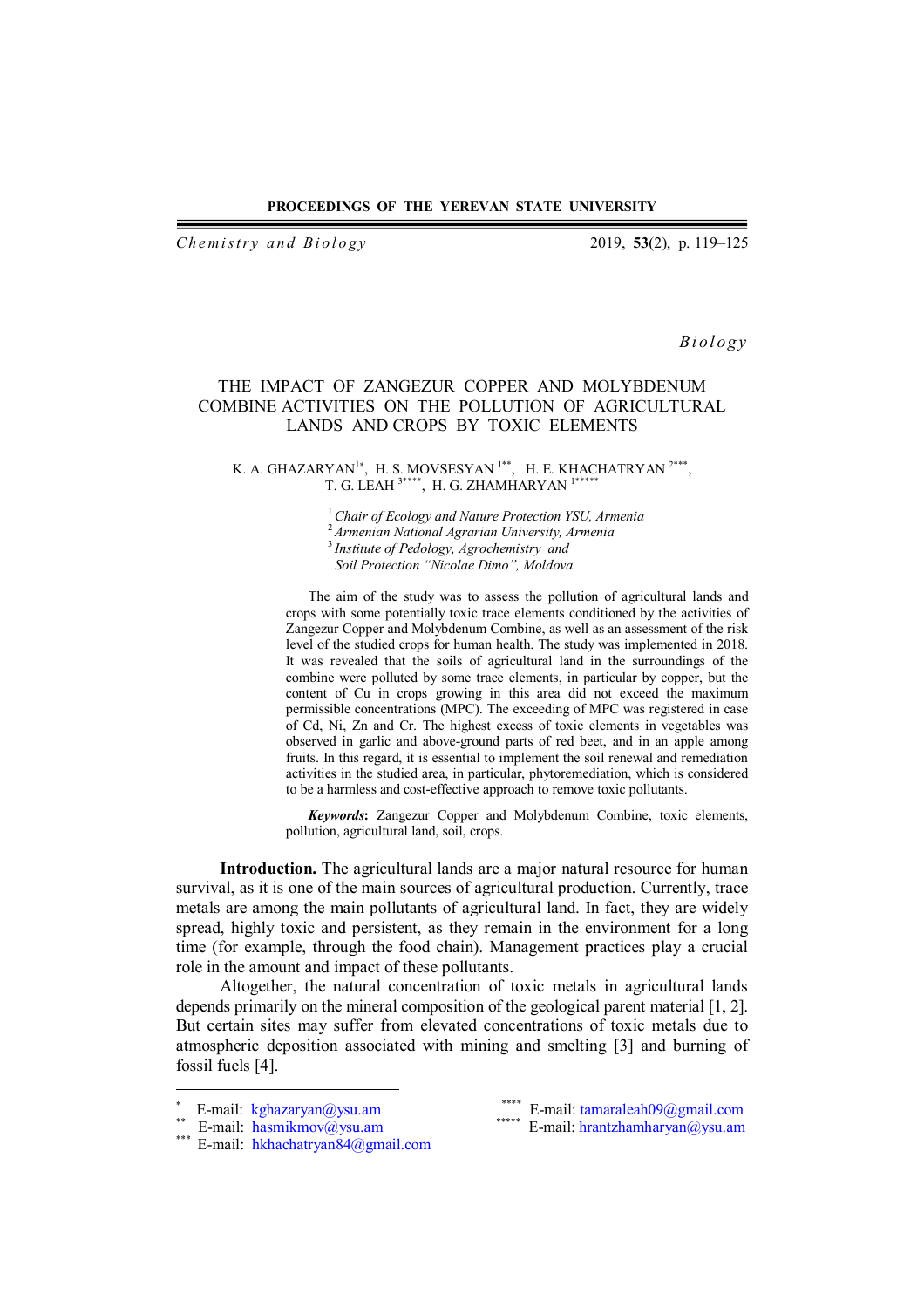Recently, the increase in anthropogenic contamination has resulted in various degrees of toxic metal contamination of agricultural lands. Nowadays the mining industry is one of the main sources of anthropogenic pollution of the soil [5–10]. The increased prominence of toxic metal contamination on agricultural lands has attracted the attention of leading scientists in the field of soil science and ecology [11, 12]. Several recent reports showed that crops growing on soils with high concentrations of toxic metals accumulated these metals [13–15]. These toxic metals may have a high risk to human health. The pollution of agricultural lands and crops by trace metals causes concern, because of its impact on human health and on the possibility of long-term sustainability of food production in polluted sites [16]. This has led to a major share in worldwide concern towards the prevention of toxic metal accumulation on agricultural lands and in crops [17].

Pollution of agricultural lands with toxic metals as a result of mining at present is also one of the most severe ecological problems in Syunik Marz of Armenia [18]. Therefore, the objectives of this study were: 1) to investigate some toxic metal concentration in the topsoil and crops growing in these soils; 2) to estimate the level of risk of studied crops for human health.

# **Materials and Methods.**

*Studied Area*. The studied area is situated in the south part of Armenia, near the Kajaran village. The studies were conducted in agricultural land (coordinates: N 39°09,486'; E 46°07,186'), located at a distance of about 1.5 *km* in western direction from Zangezur Copper and Molybdenum Combine. Studied area is situated at an altitude of 1941 *m* a.s.l. and belongs to the watershed of the Voghji River. The soils of the area belong to the type of decalcified mountain cambisols.

*Soil and Crop Samples Collection*. The sampling of soil and crops (or their edible parts) from the studied area was conducted in 2018. Soil samples were collected from a depth of 0–30 *cm* using a special sampling kit. The soil sampling from agricultural land was done by the envelope method: 5 samples in total, collected from the center point and the angles of a grid of 25  $m \times 25 m$ , were mixed, and thereafter 3.5 *kg* of this composite sample were taken for the analyses.

*Pretreatment of Soil and Crop Samples*. After removing unwanted contents (stones, plant material, etc.), in laboratory, the samples were air-dried at room temperature (20–22°*C*), ground in a mortar to pass through a 1.0 *mm* mesh, and then were stored in an all-glass jar for physicochemical analysis. For the determination of toxic metal content, the soil samples were ground and passed through a 0.15 *mm* nylon mesh. From crops, 9 plant species were selected, from 7 of them, only usable parts (fruits or tubers) were sampled, for the remaining 2 species the whole plants were harvested. For each crop, ten different plants were gathered, and a mixed sample was prepared from them. After that, samples were thoroughly washed with running tap water, then twice with deionized water for deletion of any particles. Thereafter the fresh weights of plants (below-ground and above-ground parts) and of their usable parts were determined. The samples were dried in an oven at 70°*C* to reach the constant weight for dry weight determination, after which the samples were homogenized, passed through 0.15 *mm* sieve and stored in an all-glass jar for the toxic metal analysis.

*Trace Metal Analysis*. To determine the total trace metal content, the soil samples were digested in a mixture  $HNO<sub>3</sub>+HClO<sub>4</sub>+HF$  in the ratio 5:1:1 by volume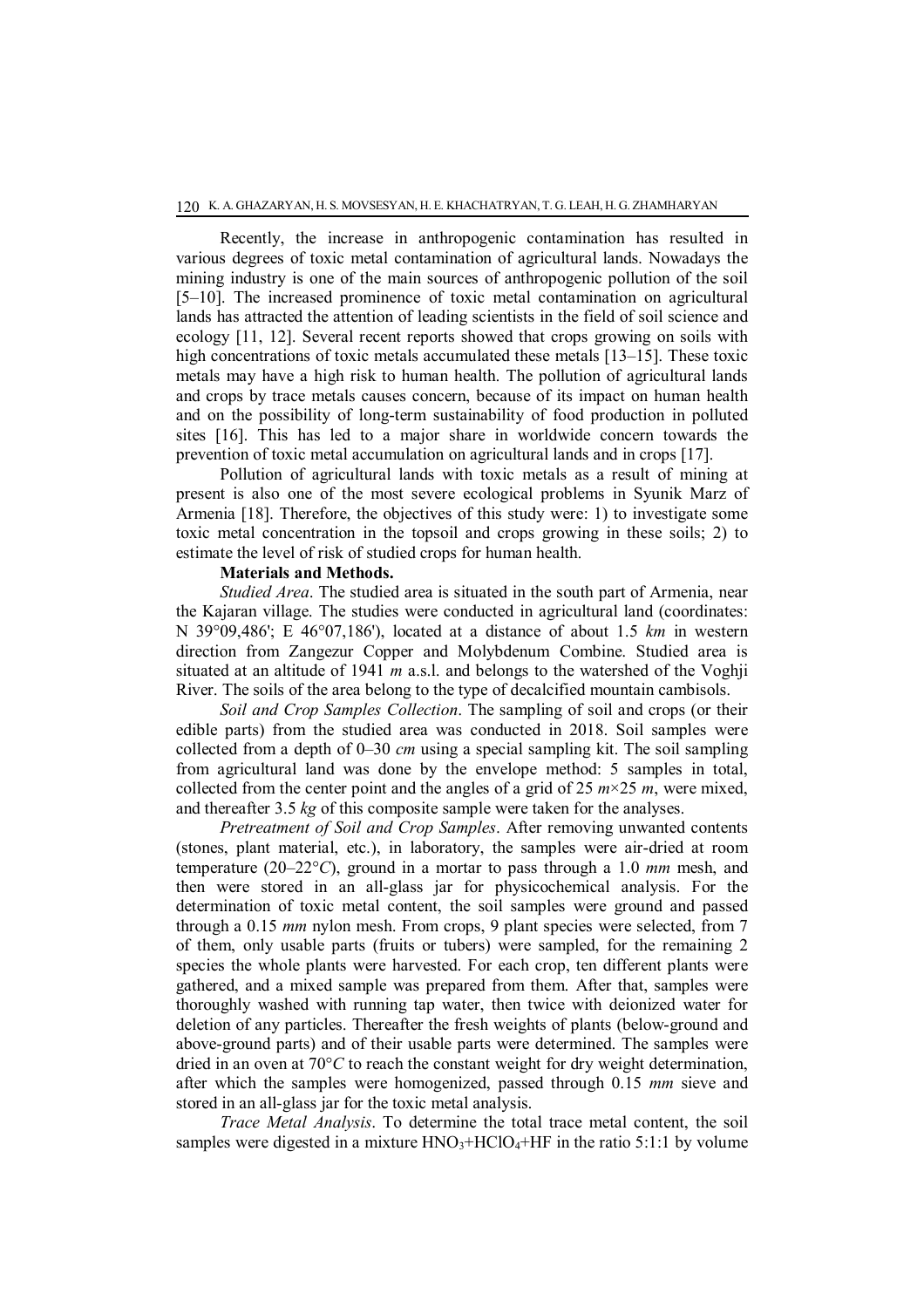[19]. Crop samples were digested in a mixture of  $HNO_3$  and  $HClO_4$  in the ratio 4 : 1 by volume at 150°*C* for 200 *min* (0.1 *g* sample of crops in 10 *mL* of acid mixture) [20, 21]. Trace metals were measured by atomic absorption spectrometry (AAS; PG990, PG Instruments Ltd). Acetic acid was used to determine the bioavailable trace metals in the soil samples: 1 *g* of ground soil was placed in a 50-*mL* tube, mixed in a stepwise fashion with 40  $mL$  of 0.11 M CH<sub>3</sub>COOH, and the suspension was equilibrated for 16 *h* at 20–22°*C* [22]. After that, the mixture was filtered and the trace metals were measured in the filtrates using AAS.

*Statistical Analysis.* Trace metal concentrations in crop samples were assessed using three separate replicates. The statistical analysis was performed using SPSS software, Version 15.

**Results and Discussion.** There are different types of agricultural lands in the vicinity of processing plant and open mine of Zangezur Copper and Molybdenum Combine. In case of pollution of these areas by toxic trace metals, they may be included in food chains and penetrate the human body.

Considering the above, the sampling of soil, as well as the edible parts of some crops, was implemented in agricultural land in the environs of Kajaran village. The general physicochemical characteristics of the studied soil sample are presented in Tab. 1. A weak acidic reaction, high contents of carbon and humus were observed in the soil sample, which creates favorable conditions for the growth of majority of crops. While the moderately bad texture, as well as comparatively high bulk and relative densities observed in the soil sample, are conditioned by the big portion of heavy fractions in the soil.

 *T a b l e 1*

| Physicochemical characteristics | Study results  |
|---------------------------------|----------------|
| pΗ                              | 6.7            |
| Humus content, %                | 5.28           |
| Carbon, %                       | 3.06           |
| Texture                         | sandy loam     |
| Texture classification          | moderately bad |
| Bulk density, $g/cm^3$          | 1.57           |
| Relative density, $g/cm^3$      | 2.54           |

*General physicochemical characteristics of studied soil sample*

Total contents and the contents of bioavailable forms of some high-risk toxic elements were determined in the soil sample from agricultural land (Tab. 2). The total content of copper was 3.82 times higher than that in soil samples from the background site located in the studied territory, while the total content of arsenic was higher only 1.09 times [10]. Such a high content of copper is directly conditioned by mining activities carried out in this area. It should be mentioned that the copper is the main metal extracting here.

The presence in soils of trace metals and other toxic elements can pose a significant threat to human health. As trace elements, some metals (e.g., iron, copper, zinc) are essential to maintain the metabolism of the human body. However, at higher concentrations they can lead to poisoning. Excessive concentrations of toxic metals may induce serious metabolic changes and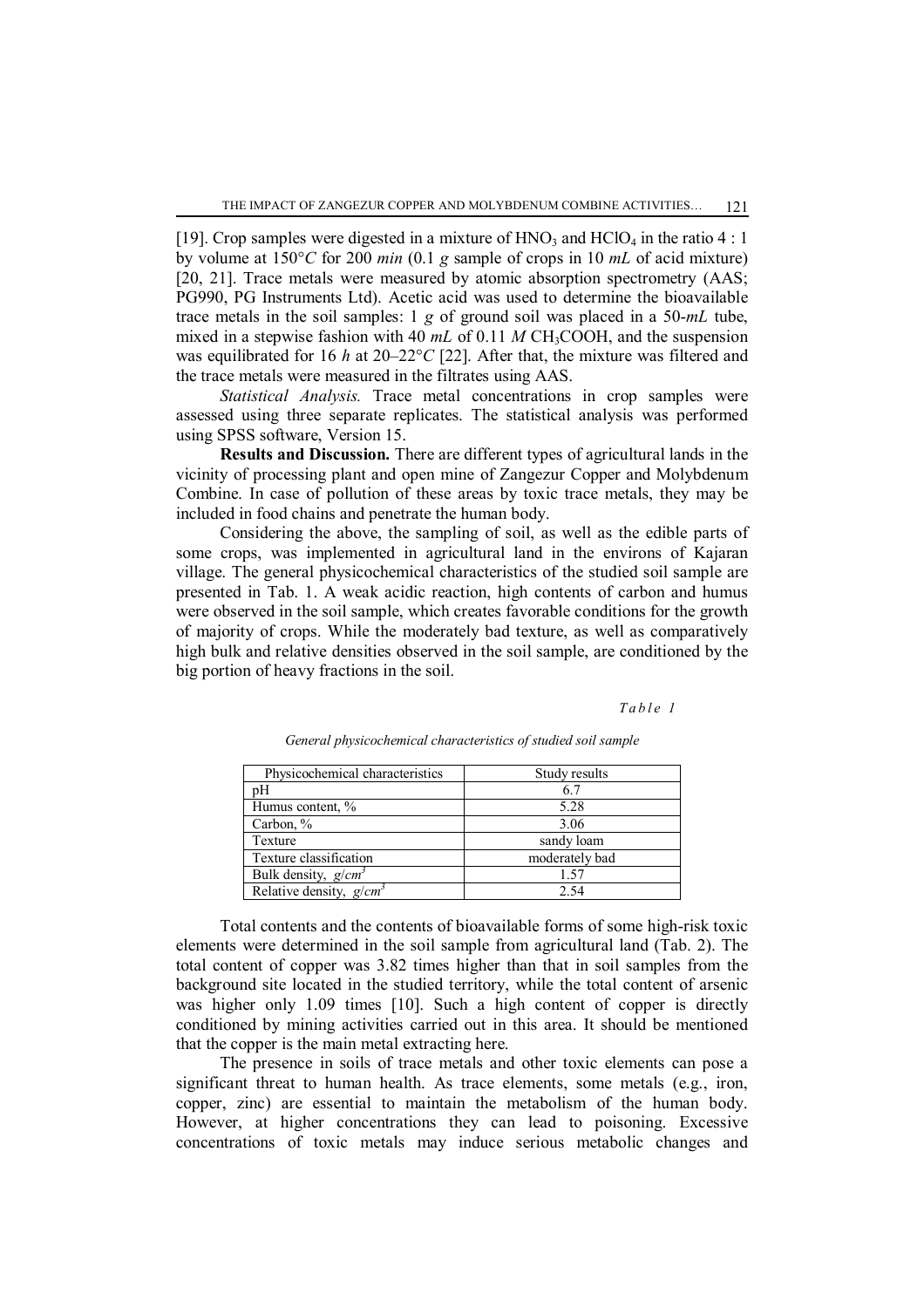disturbance of metabolic processes, which, in turn, reduces the organism resistibility, brings to disturbance of allergic and somatic status and, finally, to dysfunction of the various organs and systems. The recently increased toxicity of trace metals, by affecting human beings, can cause damage or impairment of mental and central nervous function. Long-term exposure may result in slowly progressing physical, muscular, and neurological degenerative processes that mimic Alzheimer's disease, Parkinson's disease, muscular dystrophy, and multiple sclerosis. Repeated prolonged exposures to a number of metals and their compounds may also lead to origination of malignant tumors [23].

# *T a b l e 2*

| Element        | Total  | Bioavailable |
|----------------|--------|--------------|
| Сr             | 27.93  | 0.085        |
| Ni             | 31.29  | 0.014        |
| Cu             | 275.31 |              |
| Zn             | 142.50 |              |
| As             | 28.36  | 0.017        |
| Se             | 0.49   | 0.009        |
| C <sub>d</sub> | 0.59   | 0.004        |
| Sb             | 1.26   | 0.016        |
| Pb             | 15.34  |              |

## *The total contents and the contents of bioavailable forms of some trace elements in studied soil sample (mg/kg)*

In this regard, the contents of toxic elements accumulated in the cultures grown in the research area were studied. The results of investigation of toxic elements in the edible parts (in wet and dry masses) of crops grown in the agricultural land under study are presented in Tabs. 3 and 4. The maximum permissible concentrations (MPC) of these elements in vegetables and fruits (wet mass) are given in Tab. 5.

## *T a b l e 3*

| Element Garlic |      | Potato | Carrot | Red beet<br>(above-<br>ground) | Red<br>beet<br>(below)<br>ground) | Onion<br>(above-<br>ground) | Onion<br>(below<br>ground) | Apple | Straw-<br>berry | Rasp-<br>berry | Black-<br>currant |
|----------------|------|--------|--------|--------------------------------|-----------------------------------|-----------------------------|----------------------------|-------|-----------------|----------------|-------------------|
| Cr             | 0.75 | 0.48   | 0.27   | 0.45                           | 0.28                              | 0.23                        | 0.16                       | 0.57  | 0.19            | 0.34           | 0.34              |
| Ni             | 0.39 | 0.27   | 0.21   | 0.35                           | 0.25                              | 0.14                        | 0.77                       | 0.15  | 0.06            | 0.27           | 0.14              |
| Cu             | 1.67 | 1.84   | 1.05   | 4.29                           | 4.16                              | 0.87                        | 0.46                       | 0.75  | 4.84            | 1.72           | 1.37              |
| Zn             | 9.36 | 3.81   | 5.25   | 10.29                          | 7.93                              | 0.92                        | 1.70                       | 0.94  | 7.91            | 5.31           | 2.35              |
| As             | 0.18 | 0.13   | 0.09   | 0.10                           | 0.07                              | 0.10                        | 0.04                       | 0.16  | 0.03            | 0.09           | 0.07              |
| Se             | 0.26 | 0.11   | 0.10   | 0.07                           | 0.04                              | 0.04                        | 0.03                       | 0.08  | 0.03            | 0.02           | 0.04              |
| C <sub>d</sub> | 0.06 | 0.04   | 0.05   | 0.13                           | 0.05                              | 0.04                        | 0.02                       | 0.05  | 0.01            | 0.02           | 0.02              |
| Sb             | 0.18 | 0.11   | 0.08   | 0.07                           | 0.07                              | 0.06                        | 0.04                       | 0.16  | 0.03            | 0.08           | 0.06              |
| Pb             | 0.00 | 0.00   | 0.00   | 0.04                           | 0.00                              | 0.00                        | 0.00                       | 0.00  | 0.00            | 0.00           | 0.04              |

*The total contents of some elements in edible parts of crops (wet mass, mg/kg)*

The study revealed that the contents of Cd exceeded MPC in garlic, potato, carrot, in below-ground and above-ground parts of red beet, in above-ground parts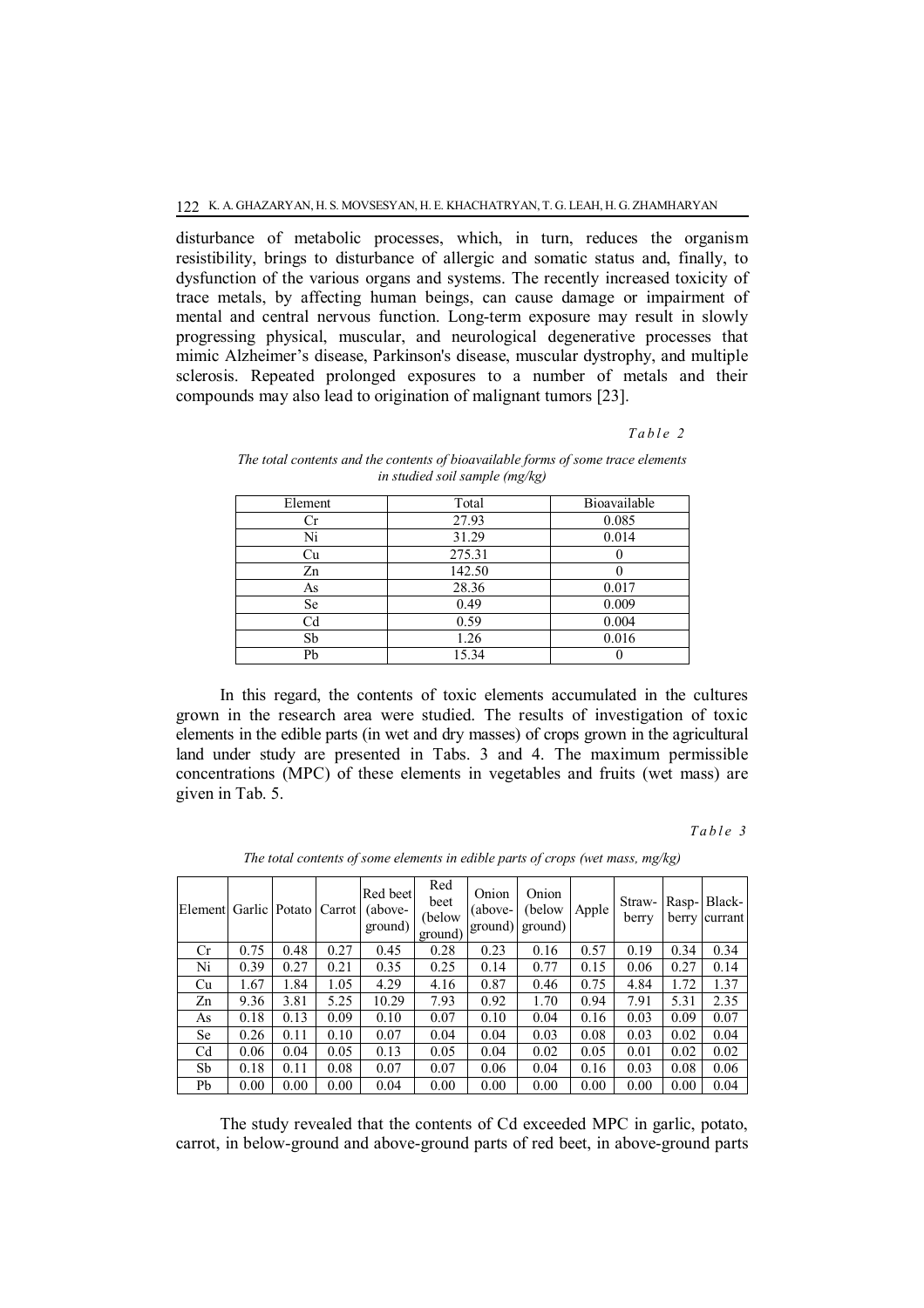of onion and in apple. The maximal excess of MPC by 4.3 times was observed in above-ground parts of red beet. In case of Cu and As, the MPC excess was not registered in any agricultural crop. The content of Ni was higher than MPC only in below-ground parts of onion. In case of Pb and Se in all eleven samples studied, the MPC excess was not recorded, while the content of Zn slightly exceeded MPC by 1.03 times only in above-ground parts of red beet. The content of Cr exceeded the maximum permissible concentrations in all plants, except the below-ground parts of onion, in particular, in garlic  $-3.75$  times, in potato  $-2.4$  times, in carrot  $-$ 1.35 times, in above-ground parts of red beet  $-2.25$  times, in below-ground parts of red beet  $-1.4$  times, in above-ground parts of onion  $-1.15$  times, in apple  $-5.7$ times, in strawberry  $-1.9$  times, in raspberry and blackcurrant  $-3.4$  times. The content of Sb in all studied cultures was within acceptable bounds.

### *T a b l e 4*

| <b>Element</b> |       |       | Garlic Potato Carrot | (above-<br>ground) | Red beet Red beet<br>(below)<br>ground) | Onion<br>$(above-$<br>ground) ground) | Onion<br>(below) | Apple | Straw-<br>berry | Rasp-<br>berry | Black-<br>currant |
|----------------|-------|-------|----------------------|--------------------|-----------------------------------------|---------------------------------------|------------------|-------|-----------------|----------------|-------------------|
| Cr             | 1.89  | 3.01  | 1.98                 | 3.76               | 1.25                                    | 2.34                                  | 1.52             | 3.55  | 2.79            | 2.00           | 2.10              |
| Ni             | 0.99  | 1.68  | 1.56                 | 2.87               | 1.12                                    | 1.45                                  | 7.26             | 0.91  | 0.85            | 1.57           | 0.86              |
| Сu             | 4.21  | 11.65 | 7.72                 | 35.62              | 18.87                                   | 8.83                                  | 4.33             | 4.67  | 69.53           | 10.03          | 8.50              |
| Zn             | 23.54 | 24.11 | 38.48                | 85.55              | 35.92                                   | 9.34                                  | 16.11            | 5.81  | 113.61          | 30.93          | 14.61             |
| As             | 0.45  | 0.84  | 0.64                 | 0.83               | 0.34                                    | 1.04                                  | 0.37             | 0.99  | 0.49            | 0.53           | 0.41              |
| Se             | 0.65  | 0.72  | 0.71                 | 0.55               | 0.18                                    | 0.39                                  | 0.25             | 0.47  | 0.44            | 0.14           | 0.23              |
| C <sub>d</sub> | 0.16  | 0.23  | 0.36                 | 1.07               | 0.21                                    | 0.45                                  | 0.14             | 0.28  | 0.14            | 0.14           | 0.12              |
| Sb             | 0.45  | 0.69  | 0.55                 | 0.54               | 0.31                                    | 0.63                                  | 0.34             | 0.98  | 0.49            | 0.48           | 0.38              |
| Pb             | 0.00  | 0.00  | 0.00                 | 0.30               | 0.01                                    | 0.00                                  | 0.00             | 0.00  | 0.00            | 0.00           | 0.27              |

*The total contents of some elements in edible parts of crops (dry mass, mg/kg)*

#### *T a b l e 5*

*Maximum permissible concentrations (MPC) of some elements in wet mass of vegetables and fruits (mg/kg) [24]*

| Element | MPC in vegetables | MPC in fruits |  |  |
|---------|-------------------|---------------|--|--|
| Cd      | 0.03              | 0.03          |  |  |
| Cu      | 10.0              | 10.0          |  |  |
| As      | 0.2               | 0.2           |  |  |
| Ni      | 0.5               | 0.5           |  |  |
| Pb      | 0.5               | 0.4           |  |  |
| Se      | 0.5               | 0.5           |  |  |
| Zn      | 10.0              | 10.0          |  |  |
|         | 0.2               | 0.1           |  |  |
| Sb      | 0 3               | 03            |  |  |

**Conclusion.** In the course of the research it was revealed that the soils of agricultural land situated *ca.* 1.5 *km* from the Zangezur Copper and Molybdenum Combine were polluted by some toxic trace metals, in particular by Cu. Notwithstanding that the content of Cu in crops growing in this area has not exceeded MPC, instead, the MPC excess was registered in case of Cd, Ni, Zn and Cr. Cd is the most harmful metal from the above elements, since it is found in large quantities in agricultural crops and is included in the list of extremely toxic trace metals.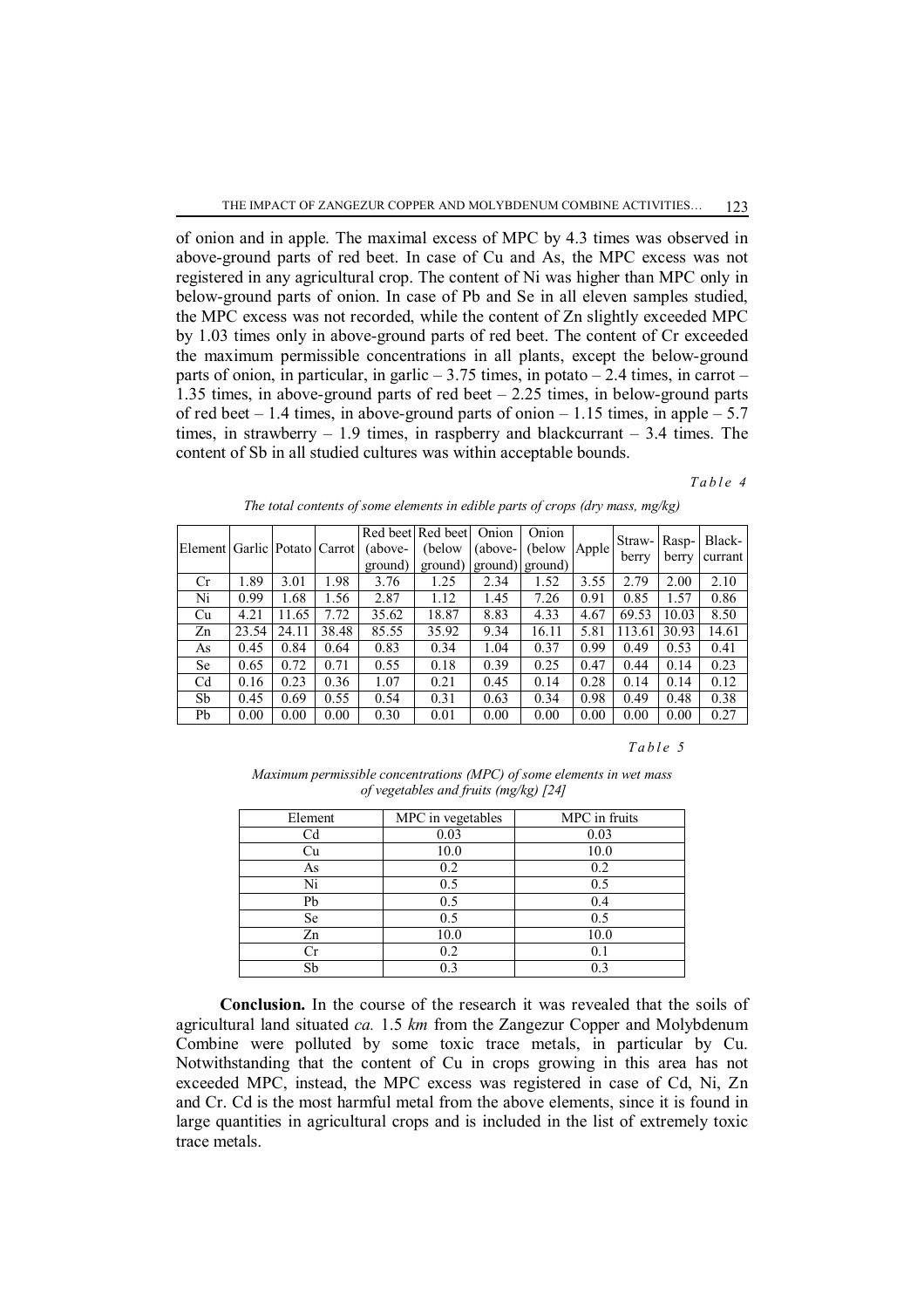The highest excess of toxic trace metals in vegetables was observed in garlic and above-ground parts of red beet, while in fruits the largest amounts were registered in apple, therefore, the cultivation of these agricultural crops in the studied territory and their usage is not advised. In this connection, great efforts should be made to devise effective methods of restoration of polluted agricultural lands, in particular, the phytoremediation as a socially accepted, cost-effective and ecofriendly method.

*This work was supported by the SCS MES of RA and Russian Foundation for Basic Research (RF) in the frames of the joint research project SCS no. 18RF-077 and RFBR no. 18-55-05023 accordingly.*

> *Received 13.03.2019 Reviewed 06.06.2019 Accepted 20.06.2019*

#### **REFERENCES**

- 1. Robertson G.P., Klingensmith K.M., Klug M.J., Paul E.A., Crum J.R., Ellis B.G. Soil Resources, Microbial Activity, and Primary Production Across an Agricultural Ecosystem. *Ecol. Appl.*, **7** : 1 (1997), 158–170. doi:10.1890/1051-0761(1997)007[0158:SRMAAP]2.0.CO;2
- 2. De Temmerman L., Vanongeval L., Boon W., Hoenig M. Heavy Metal Content of Arable Soil in Northern Belgium. *Water, Air & Soil Poll.*, **148** : 1–4 (2003), 61–76. doi:10.1023/A:1025498629671
- 3. Colgan A., Hankard P.K., Spurgeon D.J., Svendsen C., Wadsworth R.A., Weeks J.M. Closing the Loop: A Spatial Analysis to Link Observed Environmental Damage to Predicted Heavy Metal Emissions. *Environ. Toxicol. Chem.,* **22** : 5 (2003), 970–976. doi: 10.1002/etc.5620220503
- 4. Martin H.W., Kaplan D.I. Temporal Changes in Cadmium, Thallium, and Vanadium Mobility in Soil and Phytoavailability under Field Conditions. *Water, Air, & Soil Poll.*, **101** : 1–4 (1998), 399–410. doi:10.1023/A:1004906313547
- 5. Thornton I. Impacts of Mining on the Environment; Some Local, Regional and Global Issues. *Appl. Geochem.*, **11** : 1–2 (1996), 355–361. doi: 10.1016/0883-2927(95)00064-X
- 6. Boni M., Costabile S., De Vivo B., Gasparrini M. Potential Environmental Hazard in the Mining District of Southern Iglesiente (SW Sardinia Italy). *J. Geochem. Explor.*, **67** : 1–3 (1999), 417–430. doi:10.1016/S0375-6742(99)00078-3
- 7. Steinnes E. Metal Contamination of the Natural Environment in Norway from Long Range Atmospheric Transport. *Water, Air & Soil Poll.*, **1** : 3–4 (2001), 449–460. doi:10.1023/A:1017534422523
- 8. Wang X.S., Qin Y., Sang S.X. Accumulation and Sources of Heavy Metals in Urban Topsoils: A Case Study from the City of Xuzhou, China. *Environ. Geol.*, **48** : 1 (2005), 101–107. doi: 10.1007/s00254-005-1270-x
- 9. Ettler V., Rohovec J., Navrátil T., Mihaljevič M. Mercury Distribution in Soil Profiles Polluted by Lead Smelting. *Bull. Environ. Contam. Toxicol.*, **78** : 1 (2007), 13–17. doi:10.1007/s00128-007-9033-x
- 10. Ghazaryan K.A., Movsesyan H.S., Khachatryan H.E., Ghazaryan N.P. Geochemistry of Potentially Toxic Trace Elements in Soils of Mining Area: A Case Study from Zangezur Copper and Molybdenum Combine, Armenia. *Bull. Environ. Contam. Toxicol.*, **101** : 6 (2018), 732–737. doi:10.1007/s00128-018-2443-0
- 11. Zhou X., Li P.J., Sun H.Y. Status and Causes of Heavy Metal Pollution of the Soils in Typical Industrial and Mining Areas and Wastewater Irrigation Zones in Liaoning. *Soils*, **38** : 2 (2006), 192–195.
- 12. Li S., Yang L., Chen L., Zhao F., Sun L. Spatial Distributions of Heavy Metal Concentrations in Peri-Urban Soils in Eastern China. *Environ. Sci. Poll. Res.*, **26** : 2 (2019), 1615–1627. doi:10.1007/s11356-018-3691-6